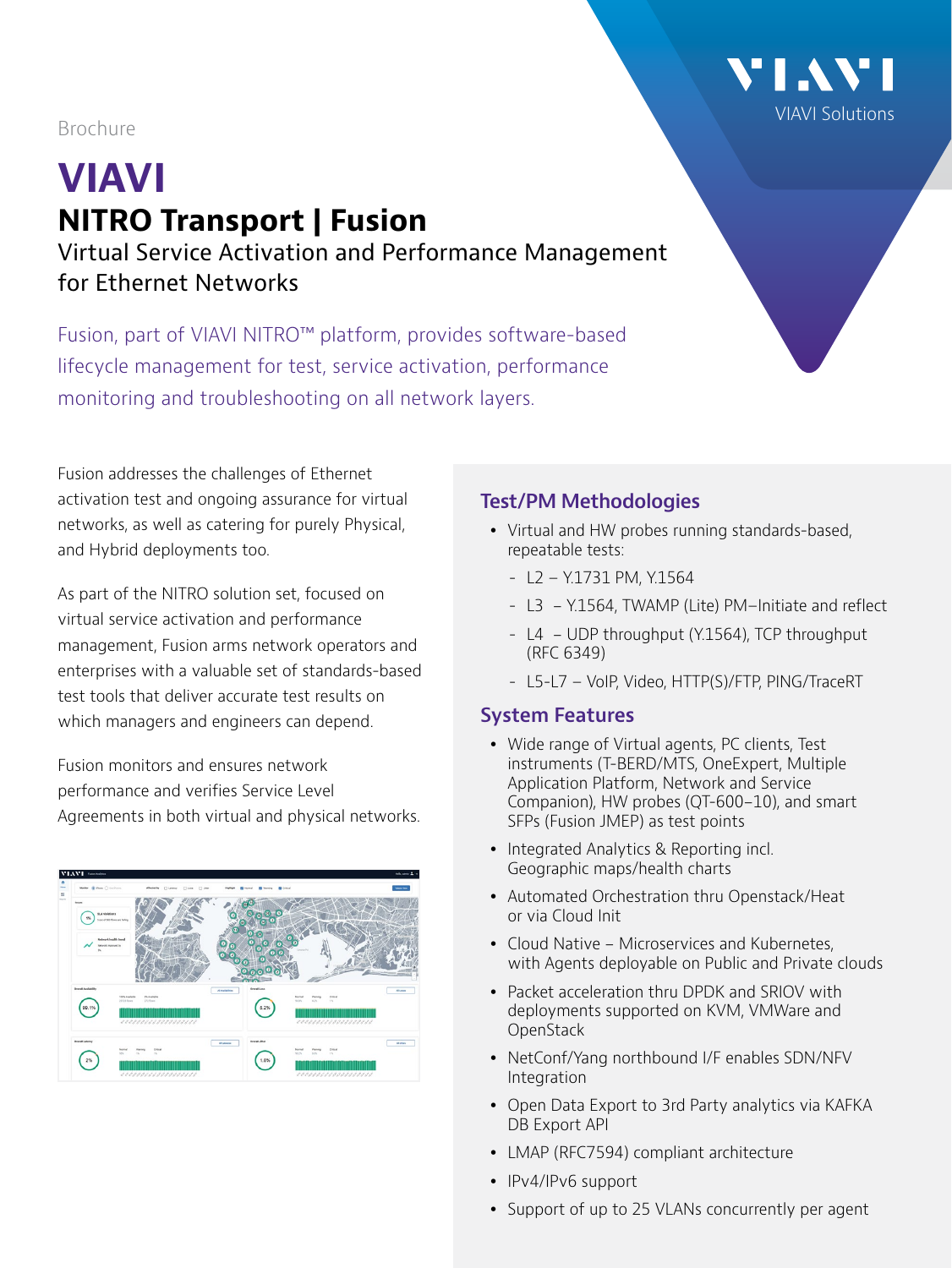SDN (Software Defined Networks) and NFV (Network Function Virtualization) are changing the way network services are offered. Carriers and enterprises are migrating away from hardware-centric, proprietary network infrastructure towards a standardized, SDN and NFV-based model built on standard x86 compute platforms.

As 5G is deployed, with the promise of Ultra Low Latency Reliable Comms, and Network Slicing, it becomes mandatory to assure the performance of the underlying transport, and specific network slice, both in static and dynamic modes of operation.

Fusion also interworks with key VIAVI instruments, allowing centralized control, reduced truck rolls, and permanent storage of results.

# **Applications**

- Global Business services
- Domestic Business and Residential customer care testing
- Mobility backhaul qualification, PM, and troubleshooting
- Residential ISP installation testing
- Metro and core network mesh testing and ongoing assurance

## **Benefits**

- Systemized approach to Test and PM enables
	- Reduced Mean Time to Repair (MTTR)
	- Increased customer satisfaction with Ethernet and IP services
	- Reduced SLA penalties/chargebacks
	- Reduced OPEX less truck rolls with increased remote testing R
	- Reduced technician coordination for TCP/UDP throughput tests
- Open and Cloud Native Architecture supports
	- Deployment on Private and Public Cloud platforms for max. cost savings
	- Integration into Automated Orchestration environments for Zero Touch provisioning
	- Effective Data Export to leverage existing Business Intelligence platforms
	- Interworking in ONAP environments for max. industry leverage
- Simple and latest generation system components facilitate
	- Flexible "probe" configurations software agent only, or integrated appliance
	- Simple (self-install) system deployment model
	- Leverage existing HW probes and VIAVI instruments
- Highly scalable to meet the needs of the largest Service Providers, deployed in several Tier-1 operators worldwide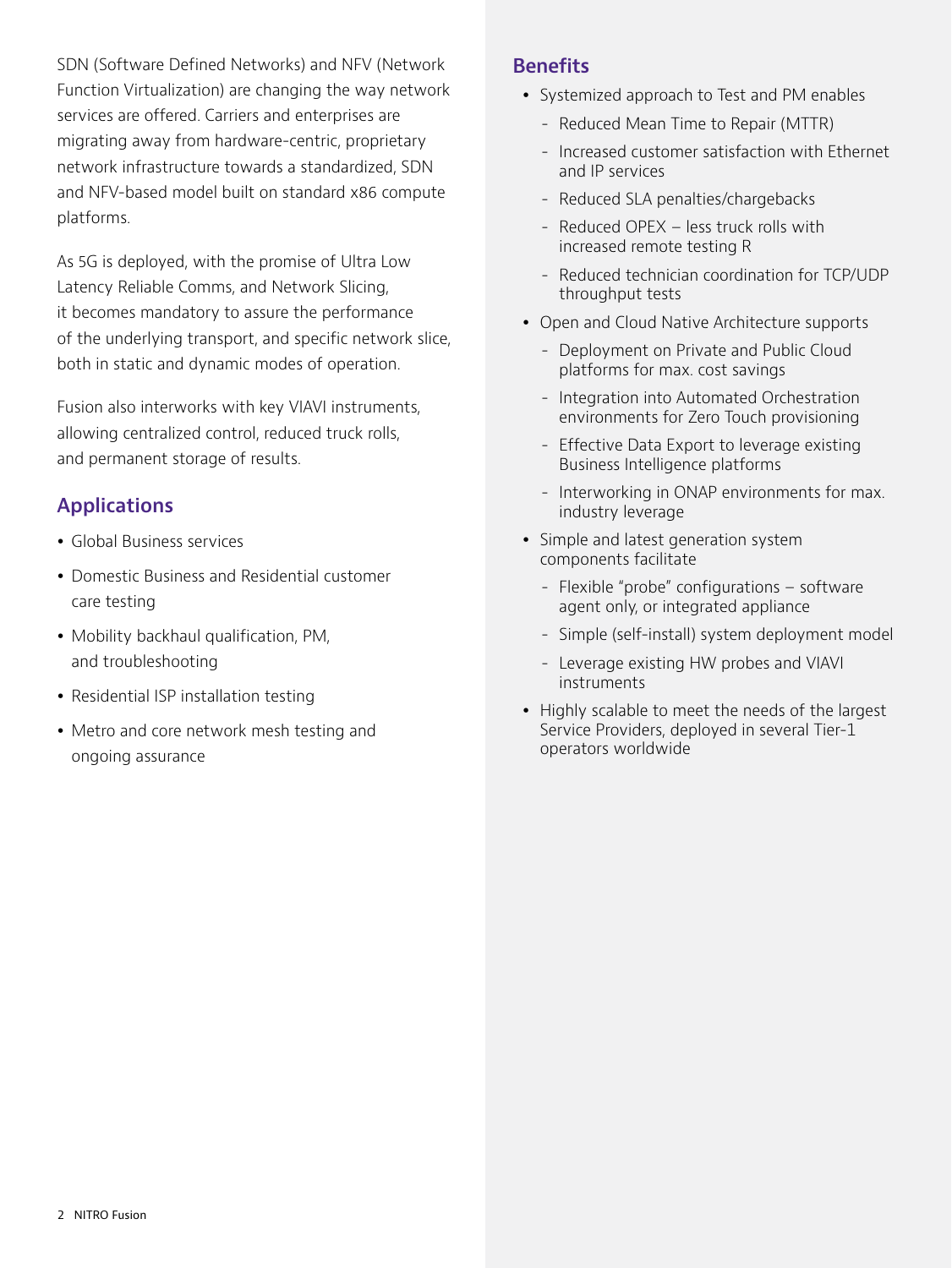# **The Challenges of Virtualization**

Virtualization creates a new set of challenges—specifically assuring, monitoring, managing, and testing those virtual services. Those traditional assurance solutions and processes must transition from a static, slow, reactive model to a much more dynamic approach allowing for pro-active monitoring, real-time intelligence and analytics. Those functions must be tightly coupled with orchestration and policy systems.



Control & Export (NetCONF/RestCONF/YANG, KAFKA)

With the VIAVI Fusion virtual service activation solution, operators can add virtual test and performance monitoring probes to their network whenever and wherever required. At the same time, the VIAVI legacy test sets and HW test probes will continue to support the large installed base of legacy network technology, helping carriers manage a network that is a blend of traditional and virtual technology.

Virtual probes running on x86 servers or compute platforms comprise the foundation of the solution by providing test functionality for network layers 2-4. Using the VIAVI industry-acknowledged Y.1564 SAMComplete and RFC 6349 Fusion TrueSpeed technologies, the virtual probes measure network performance, throughput and evaluate network quality. They are also capable of monitoring a live service using TWAMP and Y.1731.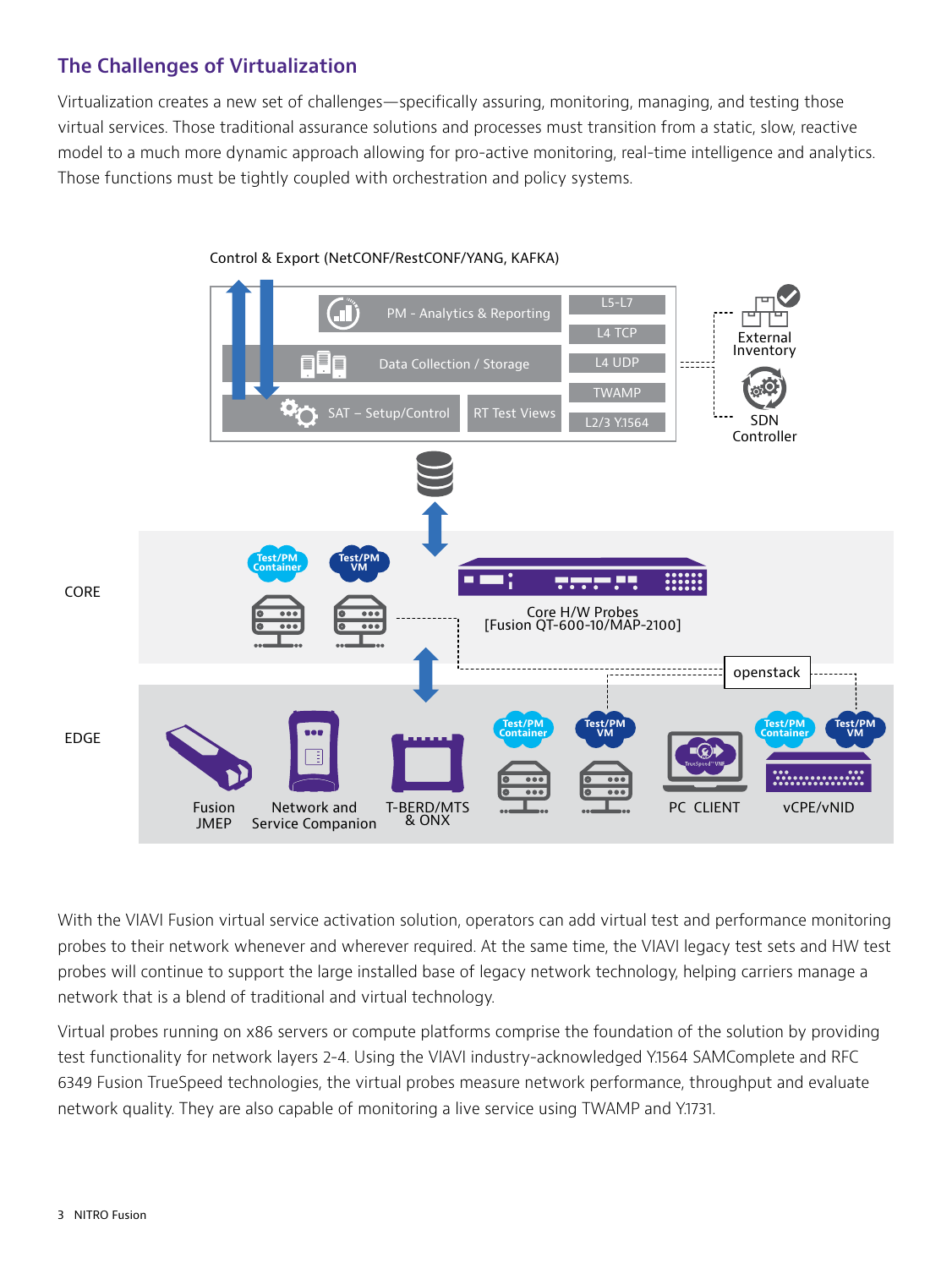The entire test environment is managed via a test controller and results are stored in a test data collector. The architecture, as defined in RFC 7594 (LMAP), coupled with the available northbound interface using NetConf/ Yang ensures maximum scalability and interoperability with all other elements in an NFV environment. It is easily deployed and tests reliably in all parts of the network. Data is easily exported via KAFKA.



#### Fusion Test Controller

## **Use Case:**

## **Customer-care evaluation of network performance complaint (L4 TCP (TrueSpeed) and UDP throughput measurements)**

Call center agents can use TCP (TrueSpeed) or UDP throughput measurements to accurately evaluate a customer's network performance remotely, without dispatching a field technician. An easy-to-use, web-based interface lets the call center agent configure all test parameters so that the customer just has to click on a customer-specific URL and press "Start." Detailed, easy-to-read results and interpretations indicate key performance metrics like TCP/UDP throughput, round-trip-delay or packet loss.